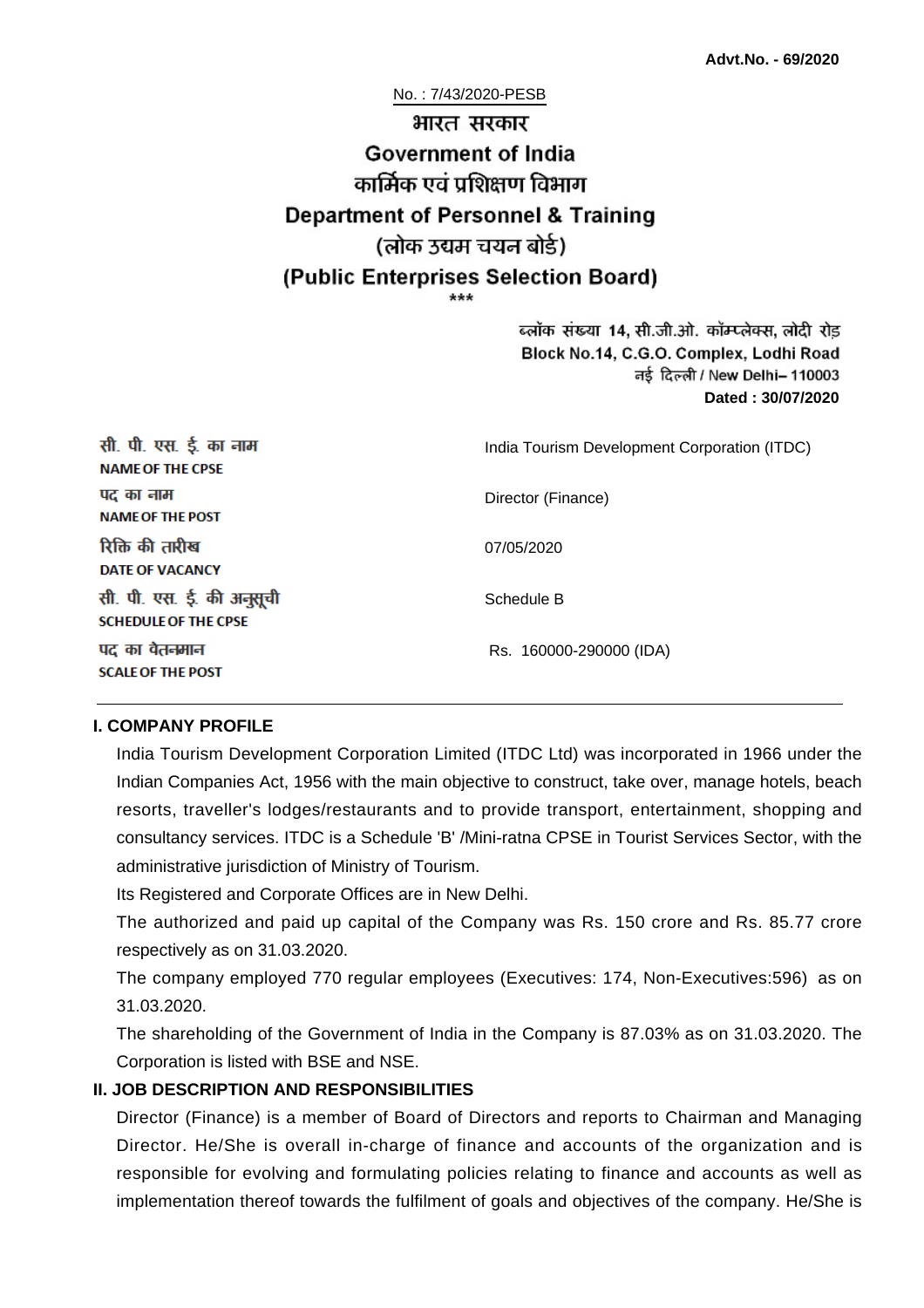also designated by the Board as Chief Financial Officer (CFO) who is a key Managerial Person under section 203 of the Companies Act, 2013.

### **III. ELIGIBILITY**

**1. AGE :** On the date of occurrence of vacancy (DOV)

| Age of superannuation 58 years |                                                                                             |                |                                                                                             |  |
|--------------------------------|---------------------------------------------------------------------------------------------|----------------|---------------------------------------------------------------------------------------------|--|
| <b>Internal</b>                |                                                                                             | <b>Others</b>  |                                                                                             |  |
| <b>Minimum</b>                 | <b>Maximum</b>                                                                              | <b>Minimum</b> | <b>Maximum</b>                                                                              |  |
| 40                             | 2 years residual service as on<br>the date of vacancy w.r.t. the<br>date of superannuation. | 40             | 3 years residual service as on<br>the date of vacancy w.r.t. the<br>date of superannuation. |  |

### **2. EMPLOYMENT STATUS:**

The applicant must, on the date of application, as well as on the date of interview, be employed in a regular capacity – and **not** in a contractual/ad-hoc capacity – in one of the followings:-

(a) Central Public Sector Enterprise (CPSE) (including a full-time functional Director in the Board of a CPSE);

(b) Central Government including the Armed Forces of the Union and All India Services;

(c) State Public Sector Enterprise (SPSE) where the annual turnover is \***Rs 1000 crore or more**;

(d) Private Sector in company where the annual turnover is **\*Rs 1000 crore or more**. **Preference would be given to candidates from listed companies.**

(\* The average audited annual turnover of three financial years preceding the calendar year in which the post is advertised shall be considered for applying the approved limits)

### **3. QUALIFICATION:**

(i) The applicant should be a Chartered Accountant or Cost Accountant or a full time MBA/PGDM course with good academic record from a recognized University/Institution.

(ii) Officers of Organized Group 'A' Accounts Services [i.e. Indian Audit and Accounts Service, Indian Defence Accounts Service, Indian Railway Accounts Service, Indian Civil Accounts Service, Indian P&T Accounts & Finance Service and Indian Cost Accounts Service] working in the appropriate level are exempted from these educational qualifications.

(iii) Further, applicants from the Central Govt./Armed Forces of the Union/All India Services, will also be exempted from the educational qualifications as per (i) above provided the applicants have 'the relevant experience' as mentioned in Para 4(iii) below.

In respect of applicants from Organized Group 'A' Accounts Services/Central Government/Armed Forces of the Union/All India Services, Chartered Accountant/Cost Accountant/MBA/PGDM will be a desirable educational qualification.

### **4. EXPERIENCE:**

(i) The applicant should have at least five years of cumulative experience at a senior level during the last ten years in the area of Corporate Financial Management / Corporate Accounts in an organization of repute.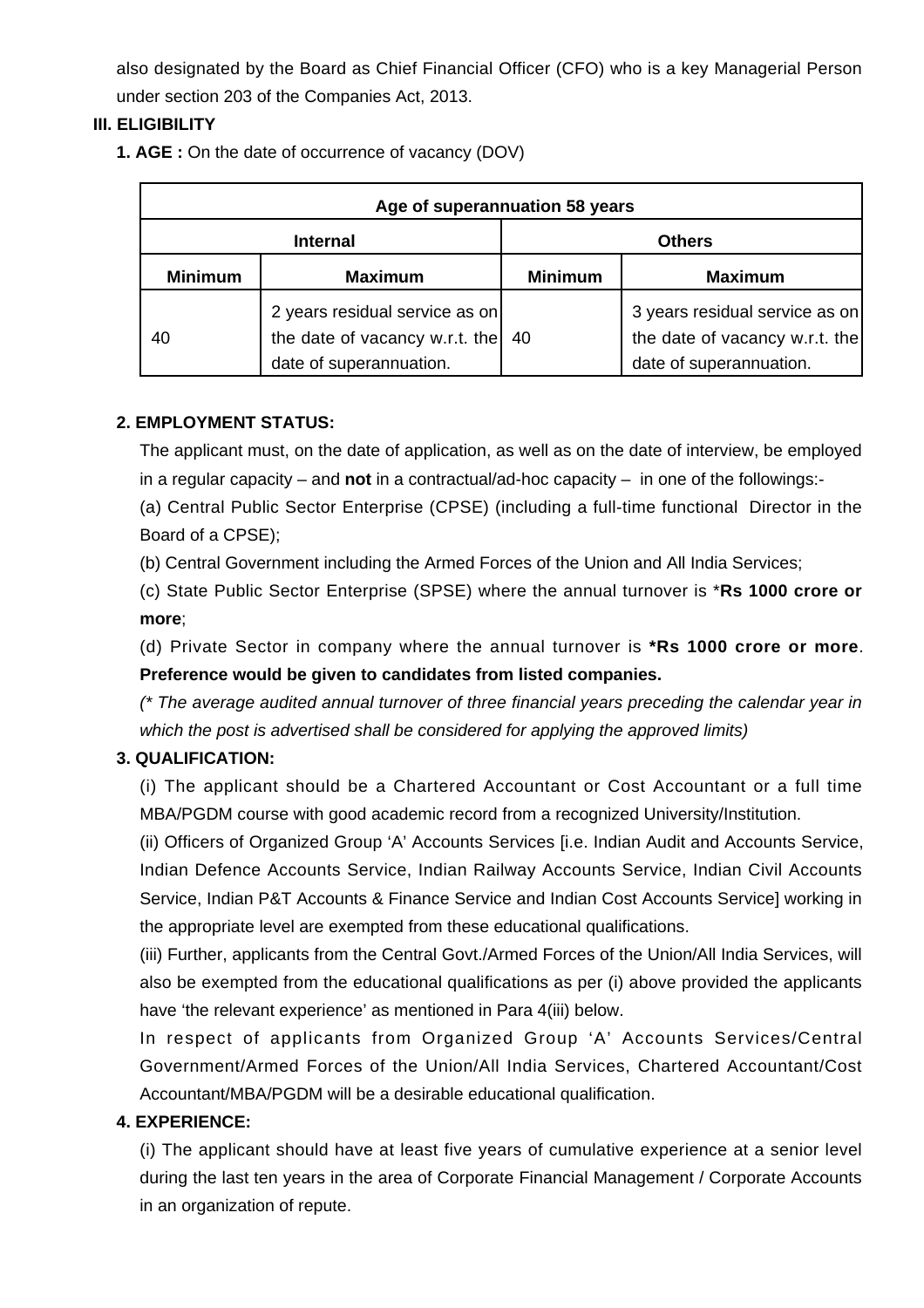(ii) Applicants from Organized Group 'A' Accounts Services should have at least five years cumulative experience at a senior level during the last ten years in the area of Corporate Financial Management/ Corporate Accounts.

(iii) 'The relevant experience' in respect of applicants from Central Government/Armed Forces of the Union/All India Services would include at least seven years of cumulative experience at a senior level during the last ten years in the area of Corporate Financial Management/ Corporate Accounts.

### **5. PAY SCALE:**

# **(a)Central Public Sector Enterprises-**

### **Eligible Scale of Pay**

- (i) Rs. 6250-7475 (IDA) Pre 01/01/1992
- (ii) Rs. 8520-10050 (IDA) Post 01/01/1992
- (iii) Rs. 18500-23900 (IDA) Post 01/01/1997
- (iv) Rs. 43200-66000 (IDA) Post 01/01/2007
- (v) Rs. 100000-260000 (IDA) Post 01.01.2017
- (vi) Rs. 14300-18300 (CDA) Pre-revised
- (vii) Rs. 37400-67000 + GP 8700 (CDA)
- (viii) Rs. 123100-215900 (Level 13) CDA

The minimum length of service required in the eligible scale will be one year for internal candidates, and two years for others as on the date of vacancy.

#### **(b)**

**(i) Applicants from Central Government / All India Services** should be holding a post of the level of Director in Government of India or carrying equivalent scale of pay on the date of application.

**(ii) Applicants from the Armed forces of the Union** should be holding a post of the level of Brigadier in the Army or equivalent rank in Navy/Air Force on the date of application.

**(c)**

 **Applicants from State Public Sector Enterprises/ Private Sector** should be working at Board level position or at least a post of the level immediately below the Board level on the date of application.

### **6. CONDITION OF IMMEDIATE ABSORPTION FOR CENTRAL GOVERNMENT OFFICERS**

Central Government Officers, including those of the Armed Forces of the Union and the All India Services, will be eligible for consideration only on immediate absorption basis.

### **IV. DURATION OF APPOINTMENT**

The appointment shall be for a period of five years from the date of joining or upto the date of superannuation or until further orders, whichever is earlier.

### **V. SUBMISSION OF APPLICATIONS**

### **Applicants should submit their applications on-line only as per the format.**

**1**. The applicants should submit their applications through proper channel as follows: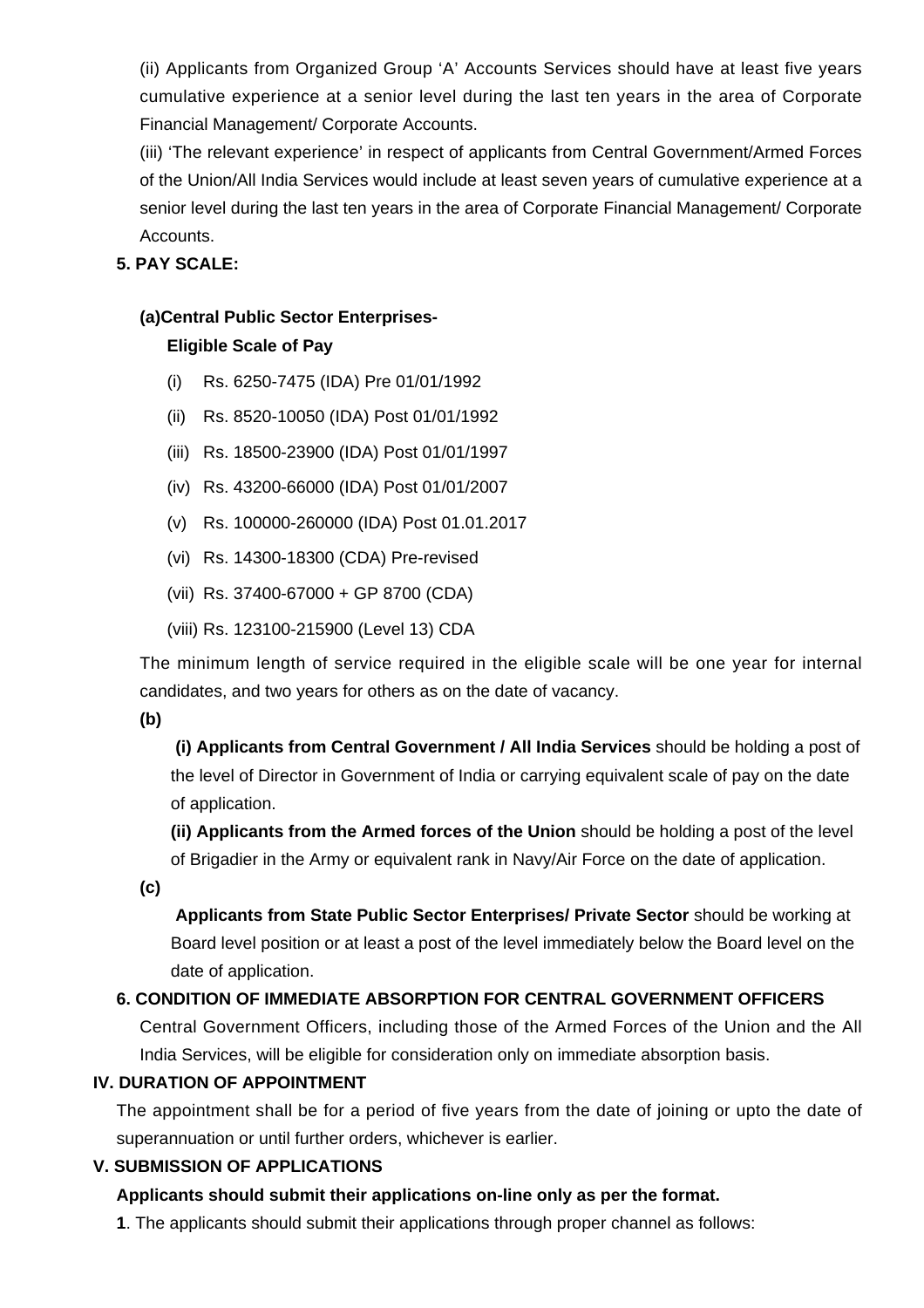(a) Government Officers, including those of the Armed Forces of the Union and All India Services: through Cadre Controlling authority;

(b) CMDs/MDs/Functional Directors in CPSE: through the concerned Administrative Ministry;

(c) Below Board level in CPSE: through the concerned CPSE;

(d) CMDs/MDs/Functional Directors in State PSE: through the concerned Administrative Secretary and Cadre Controlling Authority, if any, of the State Government;

(e) Below Board level in SPSE: through the concerned SPSE;

(f) Private Sector: directly to the PESB.

**2.** Applicants from Private Sector must submit the following documents along with the application form:

(a) Annual Reports of the Company in which currently working for the 3 financial years preceding the calendar year in which the post is advertised (please provide URL or attach/enclose copies);

(b) Whether the company is listed or not; if yes, the documentary proof (please provide URL or attach/enclose copies);

(c) Evidence of working at Board level or at least a post of the level immediately below the Board level;

(d) Self-attested copies of documents in support of age and qualifications;

(e) Relevant Jobs handled in the past with details.

# **VI. UNDERTAKING BY THE APPLICANT**

An applicant has to give an undertaking as a part of the application that he/she will join the post, if selected. If an applicant does not give such undertaking, the application would be rejected.

# **1. For candidates from Central Government/Armed Forces of the Union/ All India Services**

(a) The appointment is on immediate absorption basis.

(b) If a candidate conveys his/her unwillingness to join after the interview is held, he/she would be debarred for a period of two years from the date of interview, for being considered for a Board level post in any CPSE.

(c) Further, if a candidate conveys his/her unwillingness to join after the issue of offer of appointment, he/she would be debarred for a period of two years from the date of offer of appointment for being considered for a Board level post in any CPSE.

### **2. For candidates from CPSE**

a. If a candidate conveys his/her unwillingness to join after the interview is held, he/she would be debarred for a period of two years from the date of interview, for being considered for a Board level post in any CPSE other than the one to which the candidate belongs.

b. Further, if a candidate conveys his/her unwillingness to join after the issue of offer of appointment, he/she would be debarred for a period of two years from the date of offer of appointment for being considered for a Board level post in any CPSE other than the one to which the candidate belongs.

# **3. For candidates from SPSE/ Private Sector**

a. If a candidate conveys his/her unwillingness to join after the interview is held, he/she would be debarred for a period of two years from the date of interview, for being considered for a Board level post in any CPSE.

b. Further, if a candidate conveys his/her unwillingness to join after the issue of offer of